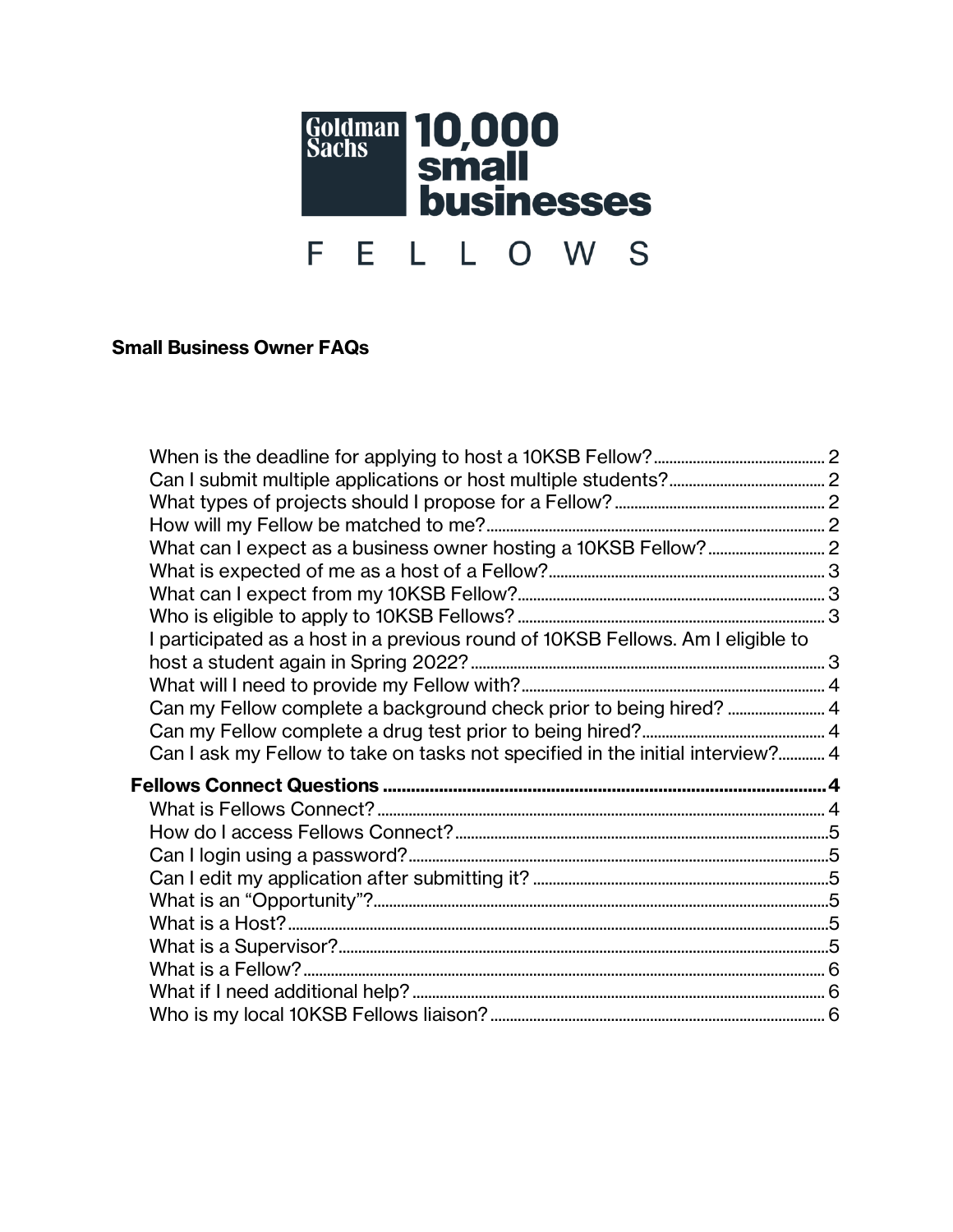## <span id="page-1-0"></span>**When is the deadline for applying to host a 10KSB Fellow?**

Applications to 10KSB Fellows are accepted all year round. The next 10KSB *Fellows* internship program begins on Monday, September 12, 2022. The deadline for applying for that round is 30 June 2022.

## <span id="page-1-1"></span>**Can I submit multiple applications or host multiple students?**

Yes. If you need the help of multiple students, submit an application for each Fellow opportunity.

### <span id="page-1-2"></span>**What types of projects should I propose for a Fellow?**

You will be striking a balance between a project that clearly delivers value to your business while meeting the timeframe of the internship (12 weeks, 15-20 hours per week) and skill-level of the Fellow. Please refer to the Project [Scoping Guide](https://10ksbfellows.com/pdfs/10KSB-Fellows-Hosts-Project-Scoping-Guide.pdf) to help you. Once you submit your proposed opportunity, your 10KSB *Fellows* liaison will work with you to better understand your needs and further refine your application accordingly.

### <span id="page-1-3"></span>**How will my Fellow be matched to me?**

The 10KSB team in your city will work with you to refine your application. They will then use that information to find a potential Fellow whose skills and interests align with your business's needs. If a potential match is found, you will be asked to interview the student, and provide feedback on if you'd like to work with that student for the semester.

### <span id="page-1-4"></span>**What can I expect as a business owner hosting a 10KSB Fellow?**

As the owner of a small business hosting a 10KSB Fellow, you can expect:

- The contribution of a vetted and fully-funded Fellow, working part-time for 12 weeks to complete a project designed to deliver value to your business.
- Support from your local 10KSB *Fellows* liaison, at no cost to you, to help refine your proposed opportunity, match your business needs with a potential Fellow and support you throughout the internship.
- Experience for you and/or your employees in managing early career employees, potentially helping your business develop a new talent pipeline.
- Opportunity to engage and share best practices with other Fellows hosts and supervisors.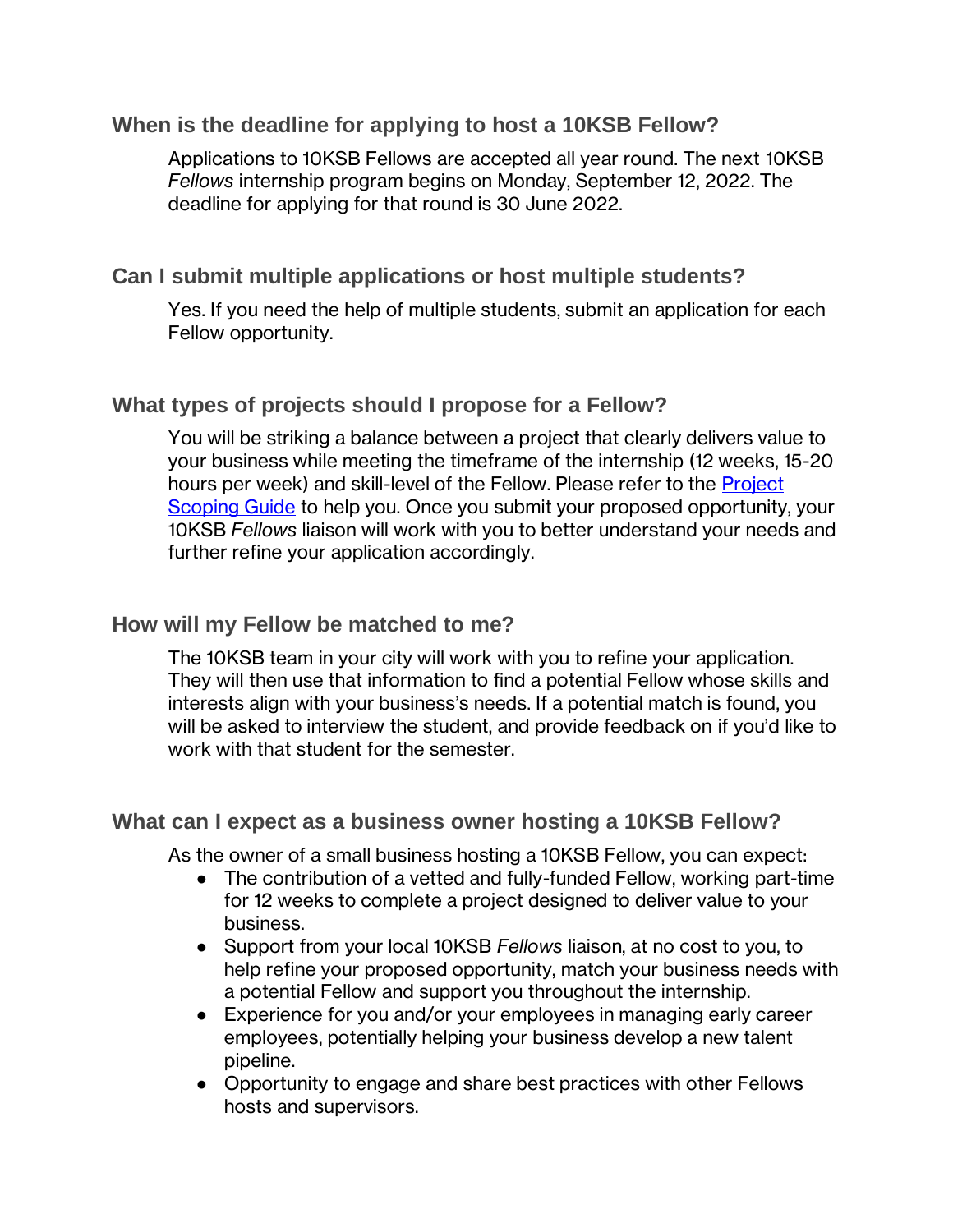# <span id="page-2-0"></span>**What is expected of me as a host of a Fellow?**

To maximize the value and impact of the internship, the small business owner will be expected to:

- Develop a work-based learning plan for your Fellow and deliver relevant onboarding to help them become familiar with your business and team.
- Supervise, coach and manage your Fellow throughout the internship, including providing monthly feedback. This can be delegated to one of your employees.
- Participate in ~6 training sessions, networking and other program events throughout the internship.
- Complete all program evaluation surveys and participate in monthly touchpoint meetings with your 10KSB *Fellows* liaison.

# <span id="page-2-1"></span>**What can I expect from my 10KSB Fellow?**

Your 10KSB Fellow is expected to:

- Commit to working 15-20 hours per week for ~12 weeks, as per a schedule to be mutually agreed upon between you and the Fellow.
- Complete all deliverables by the end of the internship.
- Attend training and onboarding sessions, whether required by your business or as part of the 10KSB *Fellows* curriculum.
- Participate in monthly feedback and review sessions with their 10KSB *Fellows* liaison and with their supervisor at your business.

# <span id="page-2-2"></span>**Who is eligible to apply to 10KSB** *Fellows***?**

All 10KSB Alumni in Baltimore, Cleveland, Dallas, and New York City are eligible to apply to host a Fellow.

# <span id="page-2-3"></span>**I participated as a host in a previous round of 10KSB** *Fellows***. Am I eligible to host a student again in Spring 2022?**

Yes, you are eligible to apply again but priority may be given to 10KSB alumni who have yet to host a Fellow. If you are selected for the program again, you will be matched with a student you have not worked with before.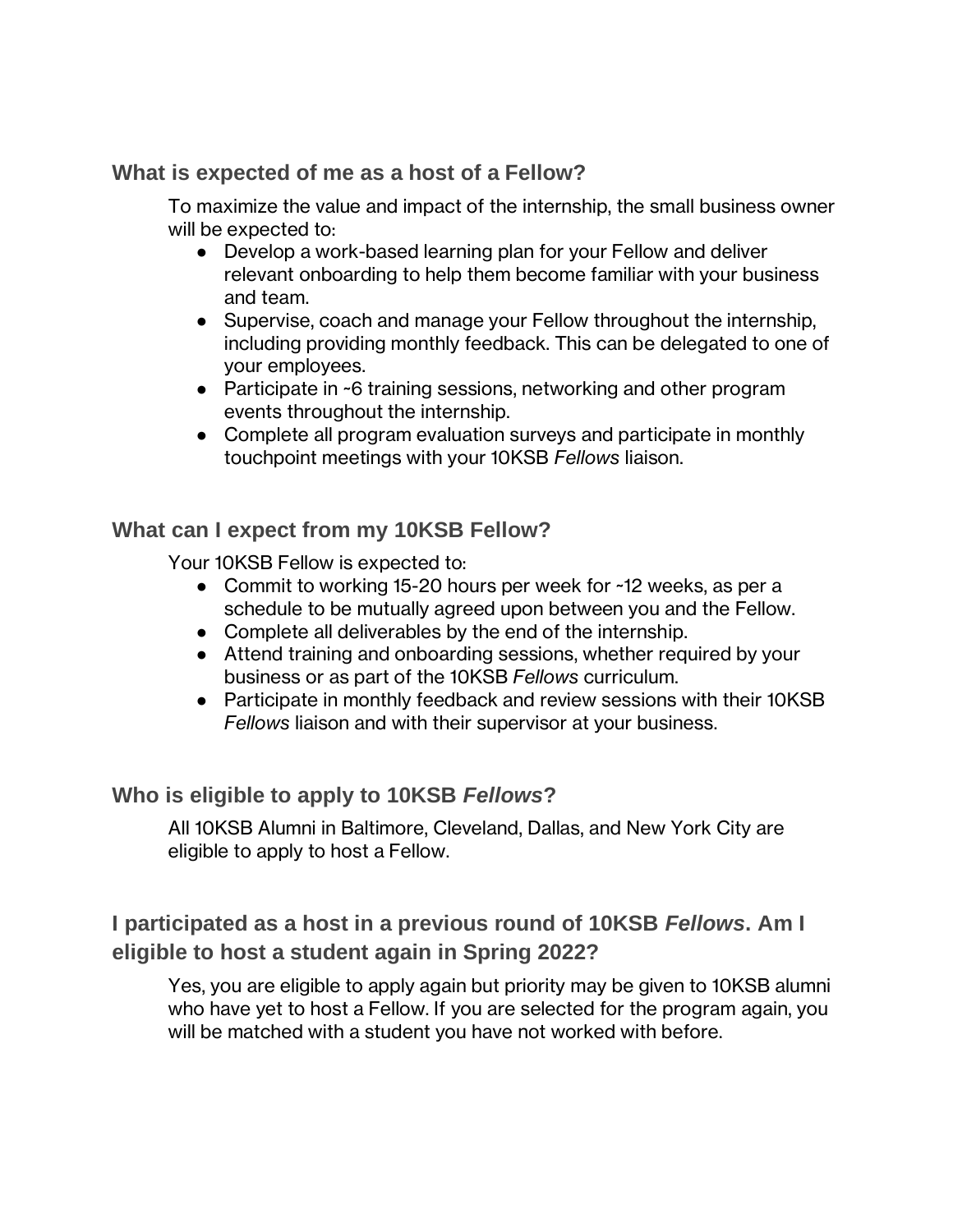### <span id="page-3-0"></span>**What will I need to provide my Fellow with?**

You will need to provide your Fellow with:

- A designated supervisor (if not you) to manage and coach the Fellow throughout the internship.
- Any onboarding or other training to help the Fellow become familiar with your business, team, processes, etc.
- Access to any tools or systems needed to perform their job.
- Workspace at your business (if they are working in person).
- If the student does not have a laptop that can be used to perform their work and you are not able to provide one, the college may be able to help the student acquire one.

# <span id="page-3-1"></span>**Can my Fellow complete a background check prior to being hired?**

If a background check is necessary for the specific project you are offering a Fellow, then please indicate that in your application.

# <span id="page-3-2"></span>**Can my Fellow complete a drug test prior to being hired?**

If a drug test is necessary for the specific project you are offering a Fellow, then please indicate that in your application.

# <span id="page-3-3"></span>**Can I ask my Fellow to take on tasks not specified in the initial interview?**

Your Fellow may take on additional tasks, but they should be related to helping the student grow in their intended career path and be meaningful in nature. This program is a professional growth and learning opportunity.

# **Fellows Connect Questions**

# <span id="page-3-5"></span><span id="page-3-4"></span>**What is Fellows Connect?**

Fellows Connect is the platform to submit and manage your 10KSB *Fellows* application.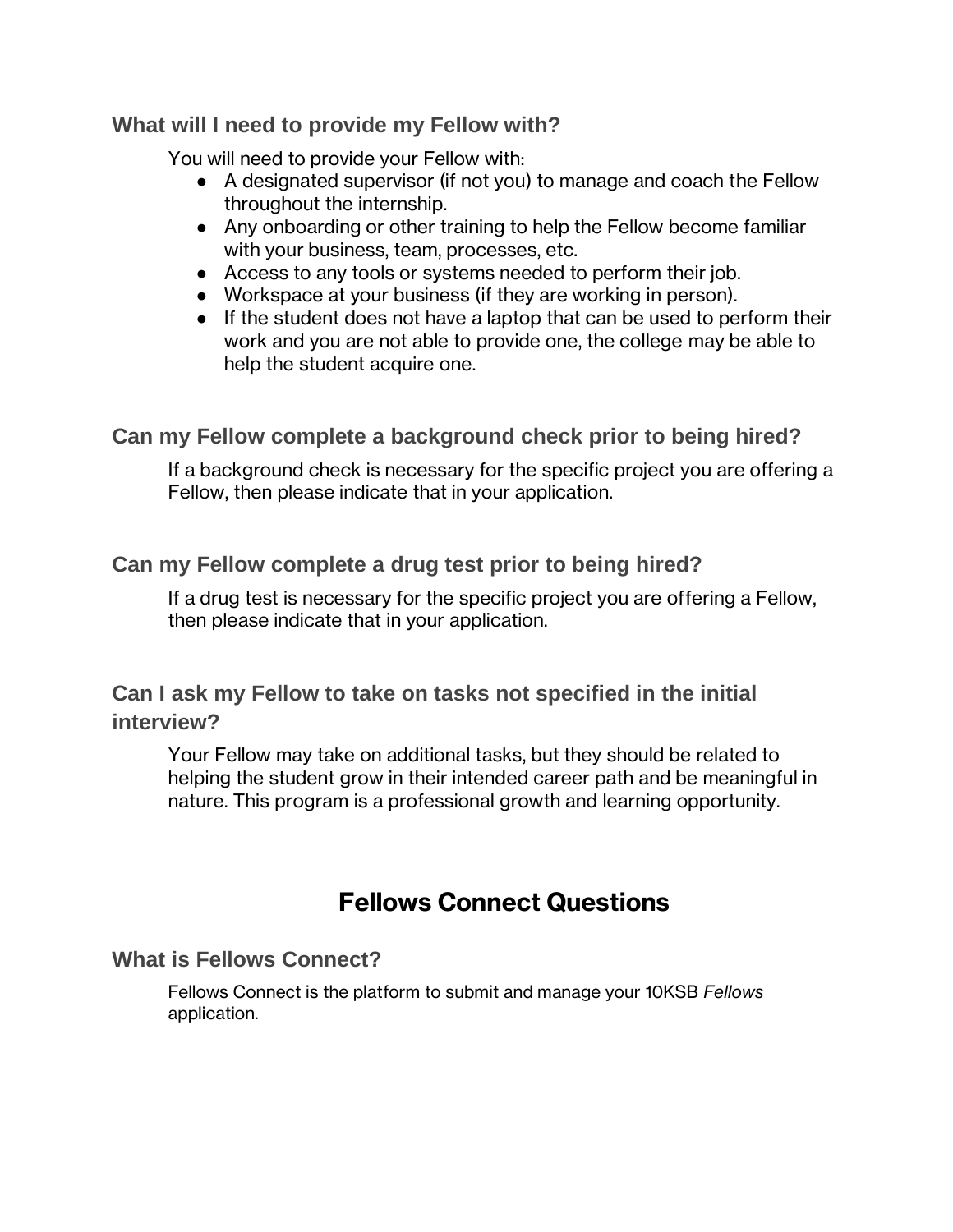#### <span id="page-4-0"></span>**How do I access Fellows Connect?**

You should have received a 'magic link' to access your Fellows Connect account. The link should look something like this: '[https://connect.10ksbfellows.com/magic](http://url6780.10ksbfellows.com/ls/click?upn=FJNKDGJ1pBpKRAb9pkKei-2F6-2BCoXk9rRPrA9ZRy1-2BdbH-2BiqF9MzsK6r9-2BK1PKa85IEs4sEs-2F6AUYTUIHv1QfhmWKLFs141nevZgy1wb9EJMrfV-2F1KXEIl8YWufnAoGusFWl5DW4t2YPRSXvD13iwNWQ-3D-3D2IA8_cisED4Jwra-2BuqhwGAmCxxuAx4USZ79aoMhay0ww0-2BPatwRBLga4WfycuhT-2FQ1EbHEgFvuyA-2BQhozRtC-2Fe-2FtevoBpO0NlpaK3esNQnwLCPozxIOfPUn2wgdqx8Ej6o-2BAyGduNlHKV7pQAPbx5mJsTskvp3cnTOH-2BY7fXugYSuXH-2BHxpHyWVOfsHOdsjWTZW2ih7k0hX4rVHbrEhKfv376mK1tgaJoKTuG99Ygq4tuu7g-3D)[authentication?magic-token=](http://url6780.10ksbfellows.com/ls/click?upn=FJNKDGJ1pBpKRAb9pkKei-2F6-2BCoXk9rRPrA9ZRy1-2BdbH-2BiqF9MzsK6r9-2BK1PKa85IEs4sEs-2F6AUYTUIHv1QfhmWKLFs141nevZgy1wb9EJMrfV-2F1KXEIl8YWufnAoGusFWl5DW4t2YPRSXvD13iwNWQ-3D-3D2IA8_cisED4Jwra-2BuqhwGAmCxxuAx4USZ79aoMhay0ww0-2BPatwRBLga4WfycuhT-2FQ1EbHEgFvuyA-2BQhozRtC-2Fe-2FtevoBpO0NlpaK3esNQnwLCPozxIOfPUn2wgdqx8Ej6o-2BAyGduNlHKV7pQAPbx5mJsTskvp3cnTOH-2BY7fXugYSuXH-2BHxpHyWVOfsHOdsjWTZW2ih7k0hX4rVHbrEhKfv376mK1tgaJoKTuG99Ygq4tuu7g-3D)XXXXX'. Please remember that your magic link is unique to you and should be treated like a password and not be shared with anyone else. If you did not receive a Fellows Connect magic link, please contact your 10KSB business liaison or submit a request here:

<https://connect.10ksbfellows.com/register>

### <span id="page-4-1"></span>**Can I login using a password?**

The Fellows Connect magic link that you received is all you need to login to your Fellows Connect account. It is unique to you and must not be shared with others, just as you wouldn't share a password. However, if you prefer to access your Fellows Connect account using a password instead, you can do so by [setting a password for your account.](https://connect.10ksbfellows.com/generate-password)

### <span id="page-4-2"></span>**Can I edit my application after submitting it?**

Yes. You can view and edit your submitted opportunities [here.](https://connect.10ksbfellows.com/opportunities/#manage-opps)

### <span id="page-4-3"></span>**What is an "Opportunity"?**

An opportunity is the internship project that the Fellow is to complete during the internship. If a business needs the help of multiple Fellows, then each must be submitted as a separate opportunity.

#### <span id="page-4-4"></span>**What is a Host?**

The Host is the 10KSB alum and owner of the small business that is hosting the Fellow. The Host may or may not be the day-to-day supervisor and primary point of contact for the Fellow during the internship.

#### <span id="page-4-5"></span>**What is a Supervisor?**

The Supervisor is the day-to-day manager for the Fellow throughout the internship. They are responsible for managing, supervising and coaching the Fellow. They may be the business owner, or an employee of the business.